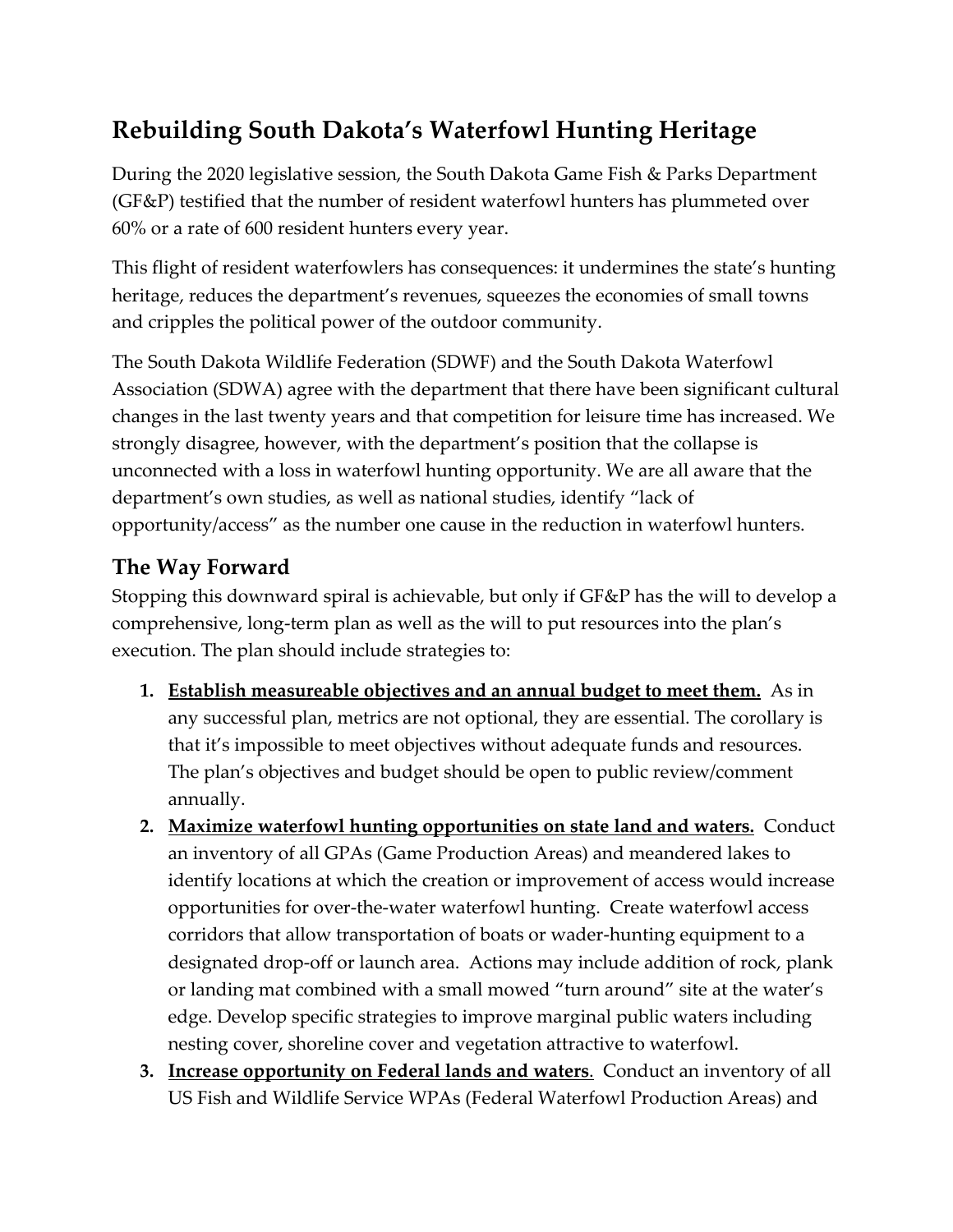National Wildlife Refuges to improve access for over-the-water hunting. Currently, numerous WPAs have outstanding potential for over-the-water hunting but have no vehicle access to the water's edge. Providing access to a drop-off or launch area would require involvement by our Congressional delegation to insure the cooperation of the Unites States Fish and Wildlife Service (USFWS) at the regional, state and local levels. Although several USFWS refuges across the nation have expanded hunting opportunities, opportunities on federal refuges in South Dakota have not kept pace– notably on the Sand Lake, Lake Andes and LaCreek refuges.

- **4. Increase Field Hunting Opportunities on Walk-in Areas.** Allow waterfowl hunters to drive on WIAs that have been cropped to drop off decoys and gear with the requirement that hunters immediately return to a designated area or a public road to park.
- **5. Create a program of Waterfowl Access Areas (WAAs) on private land.** Work with private landowners to create leased access to private sloughs exclusively for waterfowl hunting access. Unlike our WIA program, these sites would be for waterfowl hunting only. As with federal and state land, create an access corridor to a designated drop-off or launch area.
- **6. Significantly increase waterfowl hunting information**. Create a map and digital database to identify areas open to over-the-water hunting. Identify and map the sites created by steps 1, 2 and 3 above so all waterfowl hunters could easily find, scout and hunt these new areas as well as all existing areas. Be more specific about the location of waterfowl acquired from the weekly flights that count birds on the Missouri River system.
- **7. Develop a more accurate count of resident waterfowl hunters.** The current harvest survey doesn't reflect South Dakota waterfowlers who hunt but don't hunt every year. The separation of goose hunters from duck hunters also distorts the numbers. For example, for some duck hunters geese may not be their primary target, but few will fail to harvest them when given an opportunity.
- **8. Develop a communication initiative focused on waterfowl hunting.** Identify specific target groups such as participants in high school trap teams, recent graduates of firearm safety classes and past waterfowl license holders. Topics could include local water conditions, migration patterns, etc. as well as waterfowl hunting tips and techniques.
- **9. Engage private organizations such as Ducks Unlimited, and Delta Waterfowl.** Most private conservation associations are all heavily engaged with efforts to maintain and increase hunter numbers. Private conservation organizations have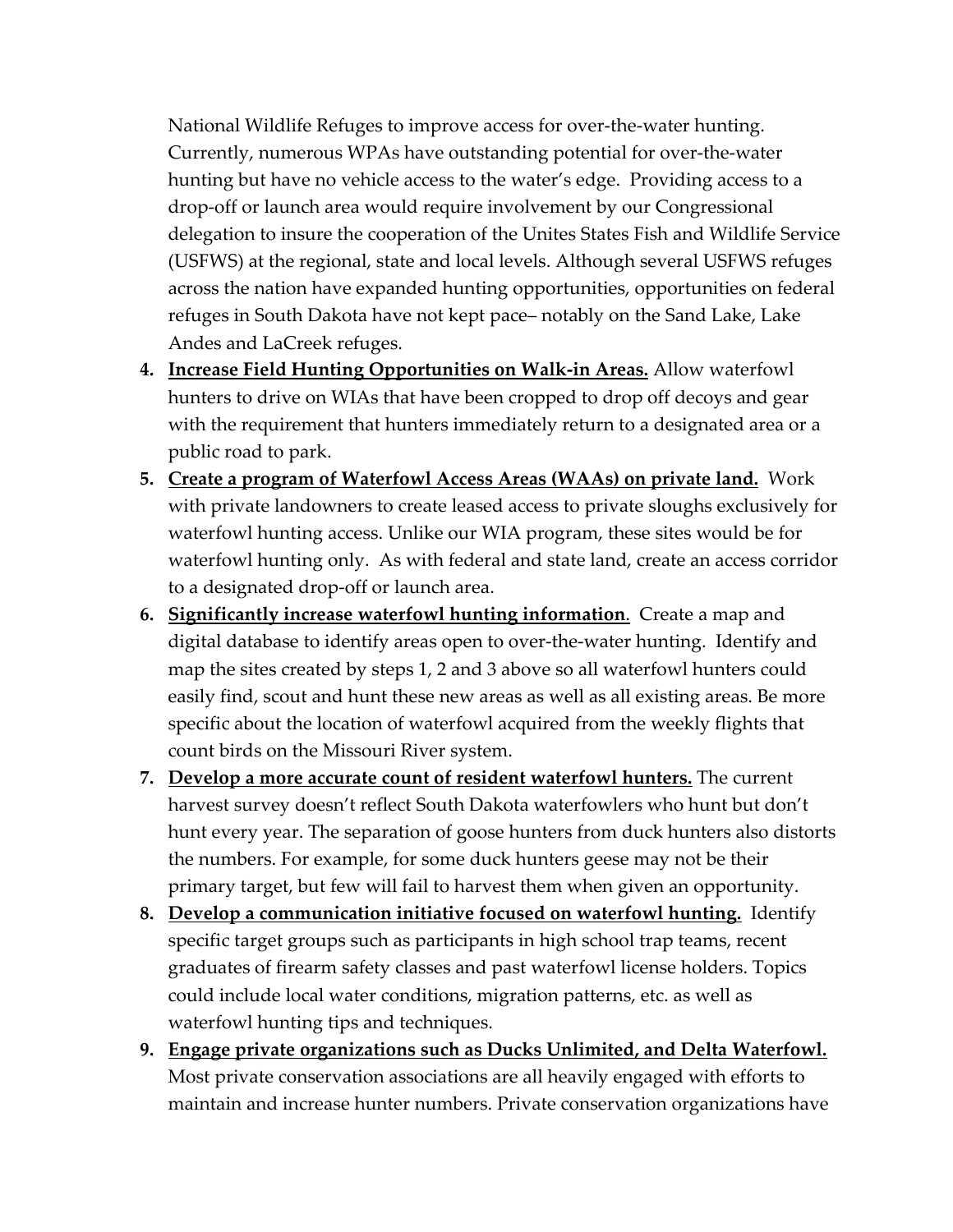staff, funds, expertise, experience and ideas they could bring to the table. Make them active participants and partners in this endeavor.

- **10. Make use of volunteers to promote waterfowl hunting.** Establish a volunteer position to recruit and coordinate local volunteers to report on local water conditions, migrations, waterfowl numbers, waterfowl hunting opportunities, etc. Volunteers could also include GFP and/or FWS staff who are waterfowl hunters.
- **11. Modify criteria for land acquisition.** Seek out and purchase areas that would be especially beneficial for outstanding waterfowl hunting/access opportunities. Areas might include access sites to meandered waters, expanded ownership of water on existing GPAs or WPAs for additional waterfowl hunting access. Longterm leases of sloughs or ponds that have good waterfowl use and access. Steal an idea from southern and "mid-latitude" sates – purchase and create areas of flooded corn fields to attract and hold ducks for public hunting. Often smaller areas of flooded corn will provide significant duck hunting opportunities for a large number of hunters. Consider using a system currently in place on the Lower Oahe Waterfowl Access Area and other states where hunters gather and draw for hunting sites in flooded corn fields to maintain a high quality hunting experience.
- **12. Finalize the review of refuges on the Missouri River.** Use a single standard for the determination of whether a waterfowl refuge on the Missouri should exist: Does it create new or promote existing hunting opportunities for the public? Since there is no scientific data to support the position that opening refuges will do damage to the resource or drive waterfowl south, the answer to that question should be the only determining factor in the decision.
- **13. Conduct an updated survey of resident and non-resident waterfowl hunters**. It has been two decades since the department conducted a comprehensive survey of waterfowl hunters. Updated demographics information, and identification of hunters' interests, concerns, needs and opinions is crucial in charting a path forward for SD waterfowlers.
- **14. Create a waterfowl hunting heritage display at our outdoor campuses.** Establish a depository of waterfowl hunting memorabilia for display. Guns, decoys, gear, duck boats, photos, etc. Use and expand on SD's rich and diverse waterfowl hunting heritage – to be passed on to existing and future generations.

GF&P has described the loss of resident waterfowl hunters as a crisis. Our organizations agree, and we recognize that this crisis is taking place in our house and on our watch.